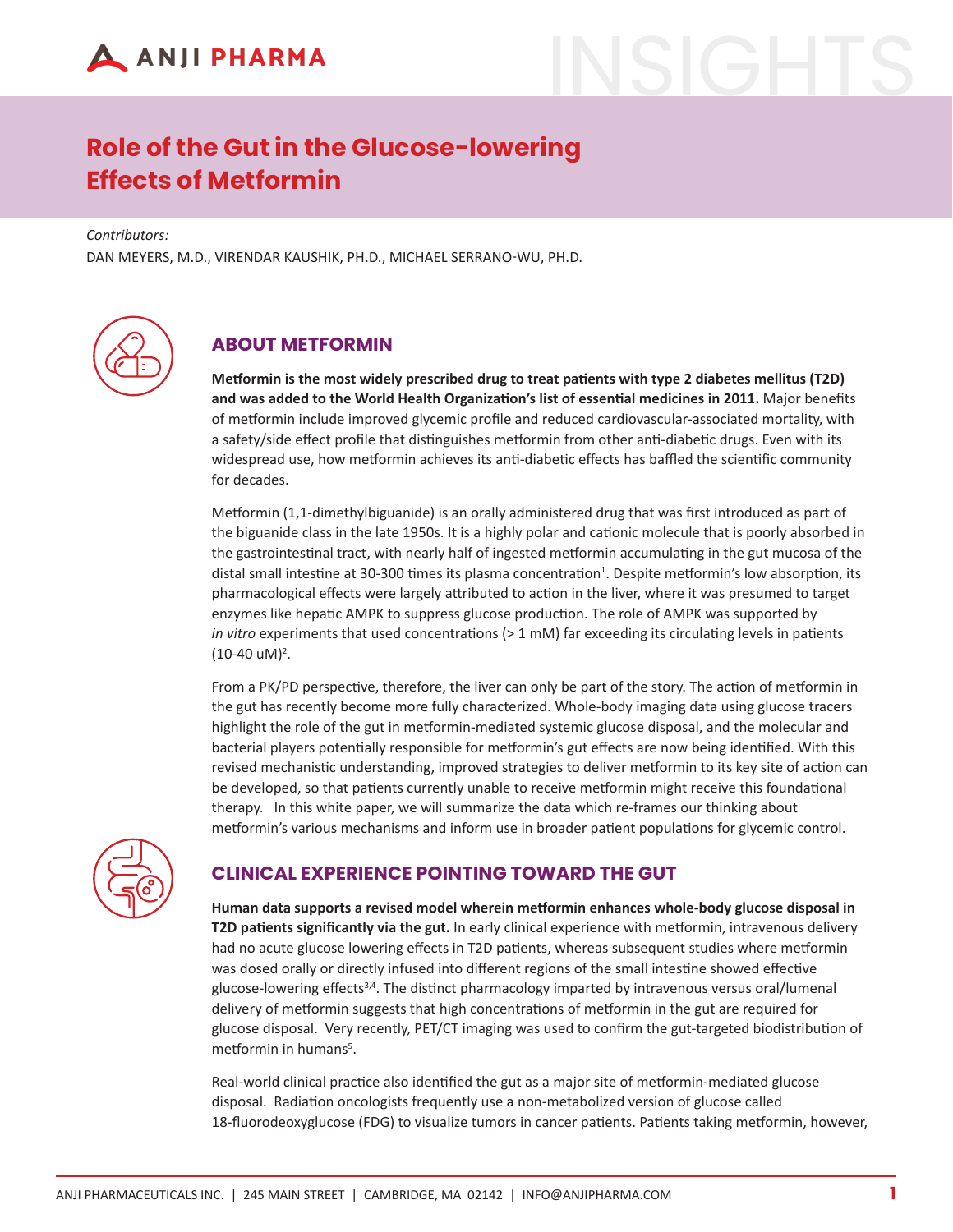

are instructed to discontinue metformin prior to FDG-utilizing procedures because high intestinal uptake of FDG induced by metformin obscures proper tumor visualization in the gastrointestinal tract. Significant bowel uptake of FDG and subsequent excretion in the lumen induced by metformin has been documented in several independent studies<sup>6</sup>.

## **EMERGING MOLECULAR MECHANISMS**

#### **What specific mechanism(s) in the gut might be responsible for metformin's effects?**

One potential mechanism involves duodenal AMPK activation<sup>7</sup>. Intraduodenal metformin infusion in mice activates intestinal AMPK and significantly reduces HGP, an effect not observed when metformin is infused into the portal vein. Moreover, the effect on HGP is lost when AMPK is genetically ablated or chemically inhibited. Duodenal AMPK activation also increases the glucose transporter Glut2 on the basolateral membrane<sup>8</sup>. Glut2 is then able to move glucose from plasma into the gut lumen, reducing levels of glucose in systemic circulation. Duodenal AMPK activation also leads to increased thermogenesis in brown adipose tissue and improved whole body energy expenditure, presumably via alterations in the gut microbiome<sup>9</sup>. Collectively, duodenal AMPK activation is potentially a key contributor to the overall therapeutic effects of metformin.

Metformin may also induce changes in gut microbiota independent of duodenal AMPK action. Human clinical studies have shown that metformin treatment in naïve type 2 diabetics leads to increased growth of *B. adolescentis*, a gut microflora shown to improve insulin sensitivity in rodents with metabolic syndrome<sup>10</sup>. Metformin treatment in humans also leads to the accumulation of bile acids such as glycoursodeoxycholic acid (GUDCA)<sup>11</sup>. GUDCA increases the production of GLP-1, which stimulates insulin secretion, inhibits glucagon secretion, and could contribute to a portion of metformin's glucoselowering effects.



## **GUT CHECK**

**Assigning the exact contribution of each gut- and non-gut mechanism may be an impossible task, and it is quite likely that multiple pathways collaborate to achieve metformin's glucose-lowering effects.** However, clinical data with a delayed-release formulation of metformin (called metformin DR) build more evidence in support of the gut contribution to metformin's pharmacology. Delayed-release metformin restricts dissolution until the lower gastrointestinal tract, leading to high intestinal exposure of metformin and 60% less in systemic circulation. Despite lower levels of drug in circulation, metformin DR elicits significant HbA1c reduction in T2D patients (>0.6% after 16 weeks in a Phase 2 trial)<sup>12</sup>. These correlative data – that 60% less systemic drug exposure recapitulates most of metformin's glucose-lowering effect – support the working model of the gut being a significant contributor to the overall pharmacology of metformin. Occam's razor at least elevates the gut as a primary site of action for metformin.



## **OUTLOOK**

**Understanding a drug's mechanism is more than a scientific curiosity, as unravelling the underlying pharmacology can point to new drug targets or ways to use current medications.** In the case of metformin, an improved understanding of the gut's role has inspired the development of a formulation that maximizes gut exposure and minimizes systemic levels. This new delivery strategy can potentially expand the use of metformin where its use is restricted due to safety concerns from high systemic concentrations. For instance, metformin is contraindicated in patients with advanced chronic kidney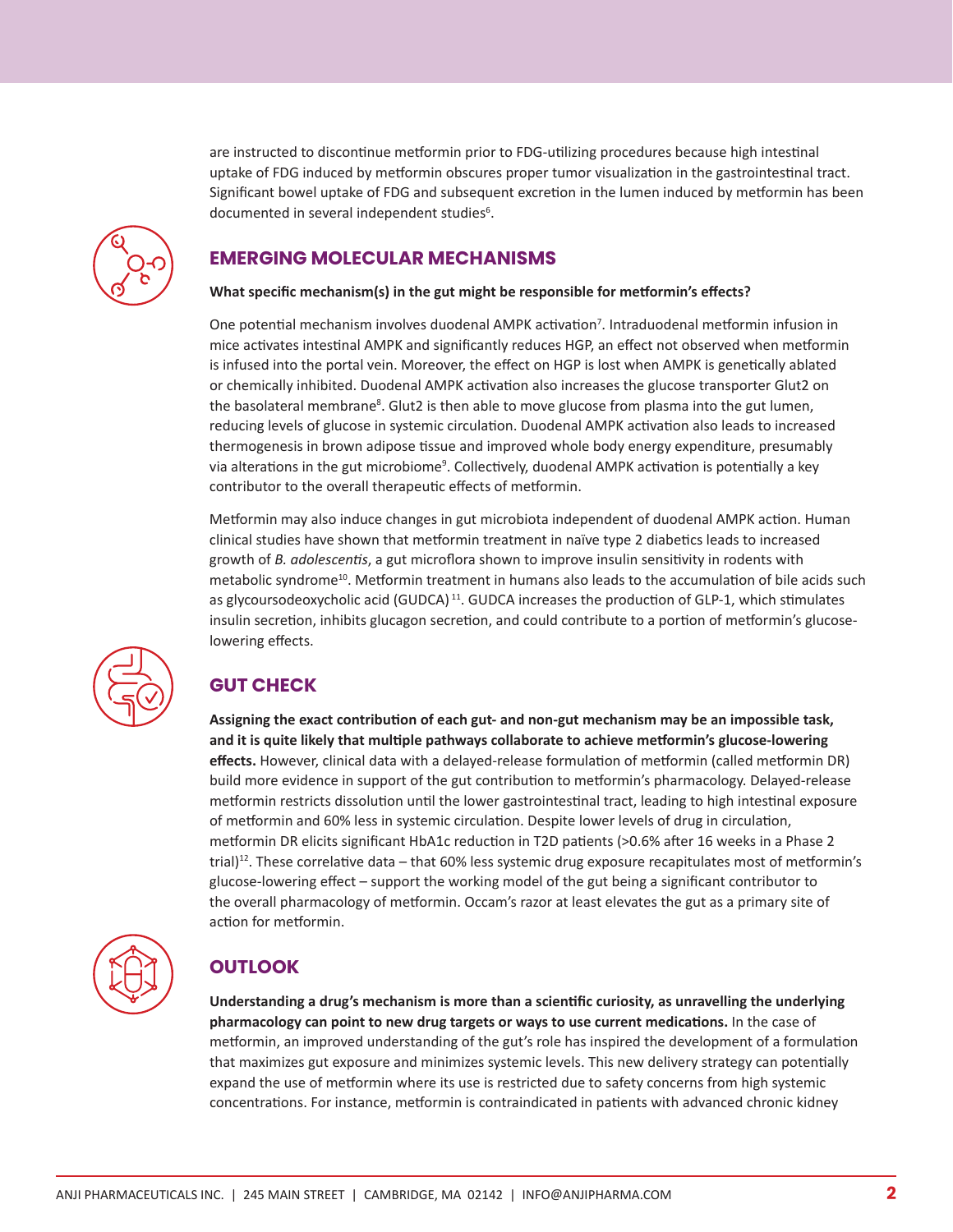disease (CKD) due to the risk of metformin accumulation inducing lactic acidosis. Furthermore, although metformin is used 'off-label' in gestational diabetes, evidence suggests that fetal metformin exposure via the maternal circulation is harmful. In these populations, metformin DR is anticipated to provide glucose-lowering benefits without high systemic metformin concentrations. Clinical trials testing metformin DR in both groups will soon be underway.

Additional mechanistic work is needed to clarify the gut effects of metformin. While recent imaging work has sharpened focus on the gut as a major site of metformin-mediated glucose disposal, a carefully designed assessment of mass balance might better quantitate the relative contribution of the gut and other metabolic tissues. Meanwhile, continued work on identifying the various targets of metformin, both in the gut and beyond, may lead to the discovery of novel agents that may approach the benefit offered by metformin throughout its 60 years of clinical use.

#### ENDNOTES

- 1. Bailey CJ, Wilcock C, Scarpello JH. Metformin and the intestine. Diabetologia 2008;51:1552–1553
- 2. He L, Wondisford FE. Metformin action: concentrations matter. Cell Metab 2015;21:159–162
- 3. Sum CF, Webster JM, Johnson AB, Catalano C, Cooper BG, Taylor R. The Effect of Intravenous Metformin on Glucose Metabolism During Hyperglycemia in Type 2 Diabetes. Diabet Med. Jan-Feb 1992;9(1):61-5
- 4. Borg MJ, Bound M, Grivell J, Sun Z, Jones KL, Horowitz M, Rayner CK, Wu T. Comparative effects of proximal and distal small intestinal administration of metformin on plasma glucose and glucagon-like peptide-1, and gastric emptying after oral glucose, in type 2 diabetes. Diabetes Obes Metab. 2019 Mar;21(3):640-647.
- 5. Sundelin E, Jensen JB, Jakobsen S, Gormsen LC, Jessen N. Metformin Biodistribution: A Key to Mechanisms of Action? J Clin Endocrinol Metab. 2020 Nov 1;105(11):3374-83.
- 6. (a) Morita Y, Nogami M, Sakaguchi K, Okada Y, Hirota Y, Sugawara K, Tamori Y, Zeng F, Murakami T, Ogawa W Enhanced Release of Glucose Into the Intraluminal Space of the Intestine Associated With Metformin Treatment as Revealed by [ 18 F] Fluorodeoxyglucose PET-MRI. Diabetes Care 2020 Aug;43(8):1796-1802. (b) Koffert JP, Mikkola K, Virtanen KA, Andersson AD, Faxius L, Hallsten K, Heglind M, Guiducci L, Pham T, Silvola JMU, Virta J, Eriksson O, Kauhanen SP, Saraste A, Enerback S, Iozzo P, Parrkola R, Gomez MF, Nuutlia P. Metformin treatment significantly enhances intestinal glucose uptake in patients with type 2 diabetes: Results from a randomized clinical trial. Diabetes Res Clin Pract. 2017 Sep;131:208-216. (c) Bahler L, Stroek K, Hoekstra JB, Verberne HJ, Holleman F. Metformin-related colonic glucose uptake; potential role for increasing glucose disposal?—A retrospective analysis of 18F-FDG uptake in the colon on PET–CT. Diabetes Res Clin Pract. 2016 Apr;114:55-63.
- 7. Duca FA, Côté CD, Rasmussen BA, Zadeh-Tahmasebi M, Rutter GA, Filippi BM, Lam TK. Metformin activates a duodenal Ampk-dependent pathway to lower hepatic glucose production in rats. Nat Med. 2015 May;21(5):506-11.
- 8. Sakar Y, Meddah B, Faouzi MA, Cherrah Y, Bado A, Ducroc R. Metformin-induced regulation of the intestinal D-glucose transporters. J Physiol Pharmacol. 2010 Jun;61(3):301-7.
- 9. Zhang E, Jin L, Wang Y, Tu J, Zheng R, Ding L, Fang Z, Fan M, Al-Abdullah I, Natarajan R, Ma K, Wang Z, Riggs AD, Shuck SC, Yang L, Huang W. Intestinal AMPK modulation of microbiota mediates crosstalk with brown fat to control thermogenesis. Nat Commun. 2022 Mar 3;13(1):1135. doi: 10.1038/s41467-022-28743-5.
- 10. Wu H, Esteve E, Tremaroli V, Khan MT, Caesar R, Mannerås-Holm L, Ståhlman M, Olsson LM, Serino M, Planas-Fèlix M, Xifra G, Mercader JM, Torrents D, Burcelin R, Ricart W, Perkins R, Fernàndez-Real JM, Bäckhed F. Metformin alters the gut microbiome of individuals with treatment-naive type 2 diabetes, contributing to the therapeutic effects of the drug. Nat Med. 2017 Jul;23(7):850-858.
- 11. Sun L, Xie C, Wang G, Wu Y, Wu Q, Wang X, Liu J, Deng Y, Xia J, Chen B, Zhang S, Yun C, Lian G, Zhang X, Zhang H, Bisson WH, Shi J, Gao X, Ge P, Liu C, Krausz KW, Nichols RG, Cai J, Rimal B, Patterson AD, Wang X, Gonzalez FJ, Jiang C. Gut microbiota and intestinal FXR mediate the clinical benefits of metformin. Nat Med. 2018 Dec;24(12):1919-1929.
- 12. Henry RR, Frias JP, Walsh B, Skare S, Hemming J, Burns C, Bicsak TA, Baron A, Fineman M. Improved glycemic control with minimal systemic metformin exposure: Effects of Metformin Delayed-Release (Metformin DR) targeting the lower bowel over 16 weeks in a randomized trial in subjects with type 2 diabetes. PLoS One. 2018 Sep 25;13(9):e0203946